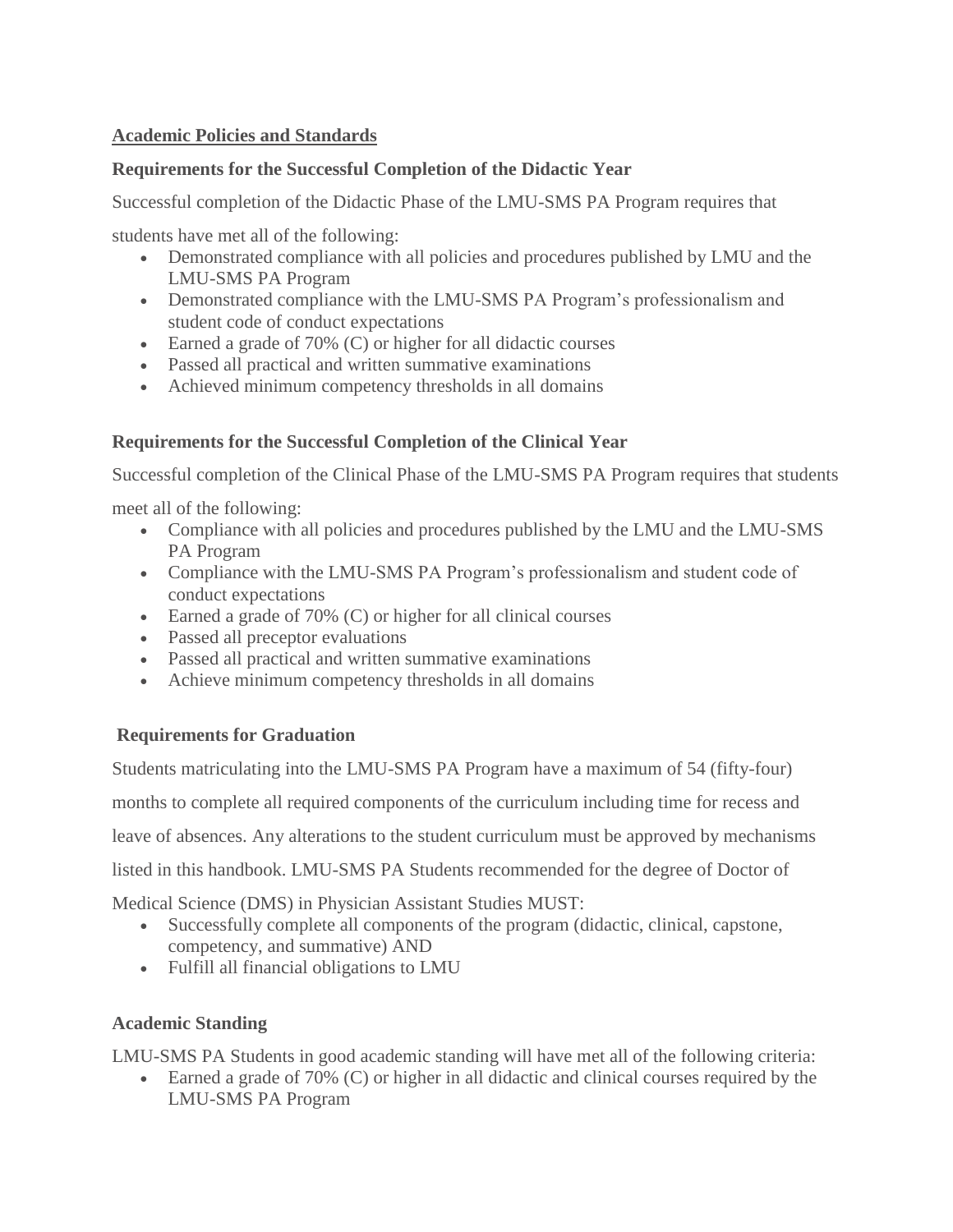- Met the LMU-SMS PA Program professionalism and student code of conduct expectations
- Complied with all University and LMU-SMS PA Program policies and procedures

## **Academic Progression**

Progression in the LMU-SMS PA Program is contingent upon continued mastery of program objectives, course content, competency minimums, and demonstration of professional behaviors consistent with health care professionals. Students who fail a didactic or clinical course will be placed on academic probation and may be recessed or dismissed from the Program. Students who fail to meet professionalism expectations will be placed on professional probation or may be dismissed from the program. Please see the Student Progress Committee (SPC) section for further information regarding academic and professional probation.

**DISMISSAL AND WITHDRAWAL**

## **Dismissal**

The LMU-SMS PA Program reserves the right to **dismiss any LMU-SMS PA Student at any time while enrolled in the LMU-SMS PA Program**. Circumstances warranting such action may be of an **academic, professional, or legal nature**. Any student who is dismissed from the LMU-SMS PA Program by the SPC will be notified by the SPC Chair and will be advised to complete the check-out procedure. The SPC Chair will create a memorandum stating the change in the student's status and notify the appropriate faculty and staff. Failure to complete this checkout procedure will cause the LMU-SMS PA Program to withhold all records pertaining to the student's attendance. Any student who is dismissed from the LMU-SMS PA Program

will **NOT be eligible** for re-admittance to the program. The check-out procedure is as follows:

- Complete an exit interview with financial aid
- Return their student ID badge and parking sticker to security

# **Leave of Absence / Withdrawal**

A leave of absence may be granted to an LMU-SMS PA Student by the PA Program Director for one of the following reasons:

- Medical emergency
- Financial emergency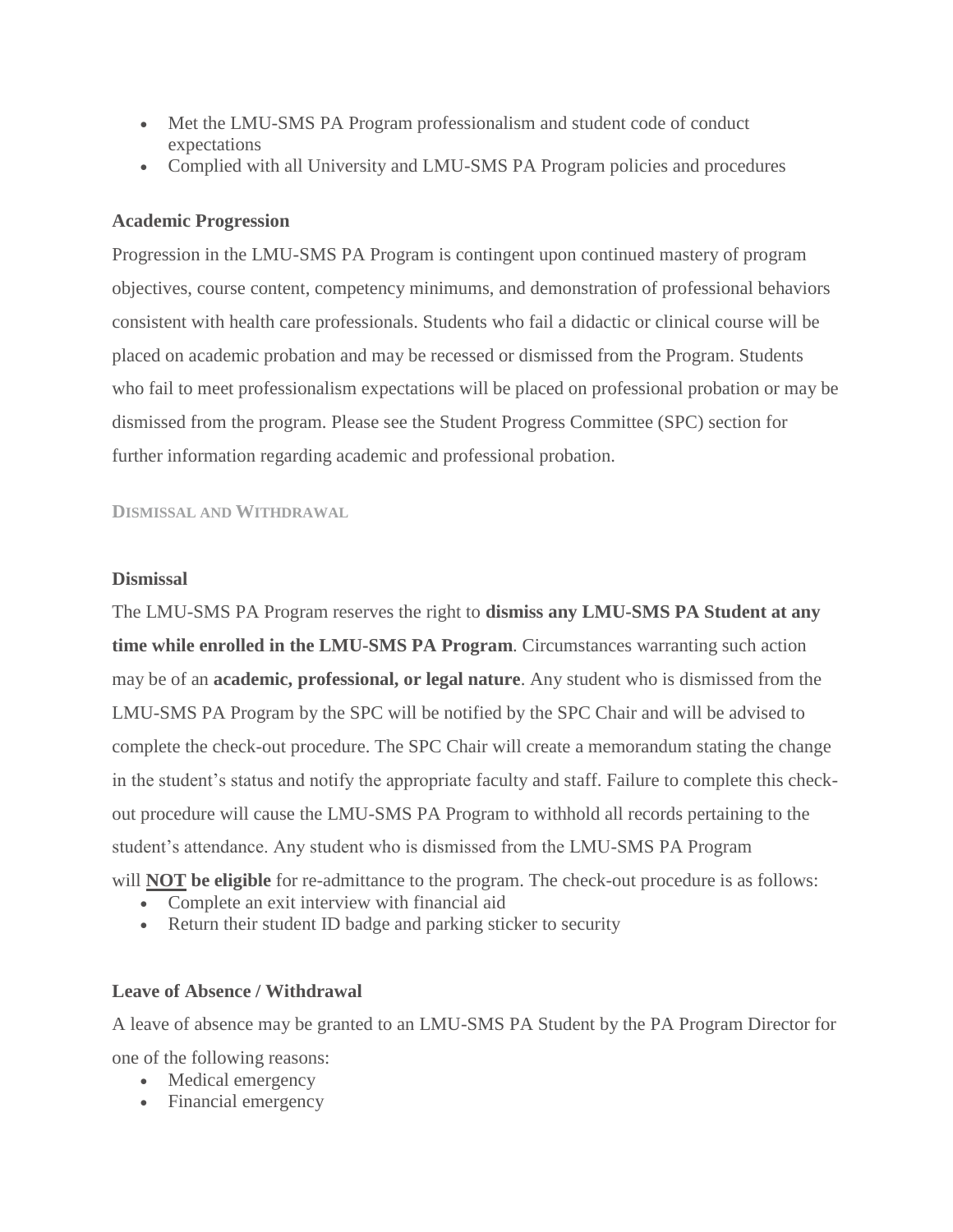- Maternity
- Call to active military service
- Pursuit of an academic endeavor other than the established curricular work, either on campus or at another recognized teaching facility
- The discretion of the PA Program Director where appropriate

Only students who are in good standing with the LMU-SMS PA Program can be granted a leave of absence without condition.

An LMU-SMS PA Student may be granted a leave of absence in good academic standing if the student has no failures at the time the leave of absence is granted. An LMU-SMS PA Student may be granted a leave of absence, not in good academic standing, if the student has one or more failures on his/her transcript in any term, including the term in which the request for leave of absence is made. The student must personally discuss the reason for the leave with the PA Program Director. The student must then submit a written request for a leave of absence to the PA Program Director who will then approve or not approve the request. Any student granted a leave of absence in good academic standing will receive a letter from the PA Program Director outlining the requirements for the student's return to the LMU-SMS PA Program. Any student granted a leave of absence, not in good academic standing MUST meet with the SPC before he/she is allowed to return to the LMU-SMS PA Program. The SPC will decide if the student should be readmitted to continue his/her training in the LMU-SMS PA Program.

Leave of absences are granted for no more than one year. The official date of the leave of absence will be the date of receipt of the student's written request. Any tuition refunds or outstanding balances will be based on this date. Students who are absent longer than the approved leave of absence duration may have to reapply to or restart the LMU-SMS PA Program. Students matriculating into the LMU-SMS PA Program have a maximum of 54 (fiftyfour) months to complete all required components of the curriculum including time for recess and leave of absences. Any alterations to the student curriculum must be approved by mechanisms listed in this handbook.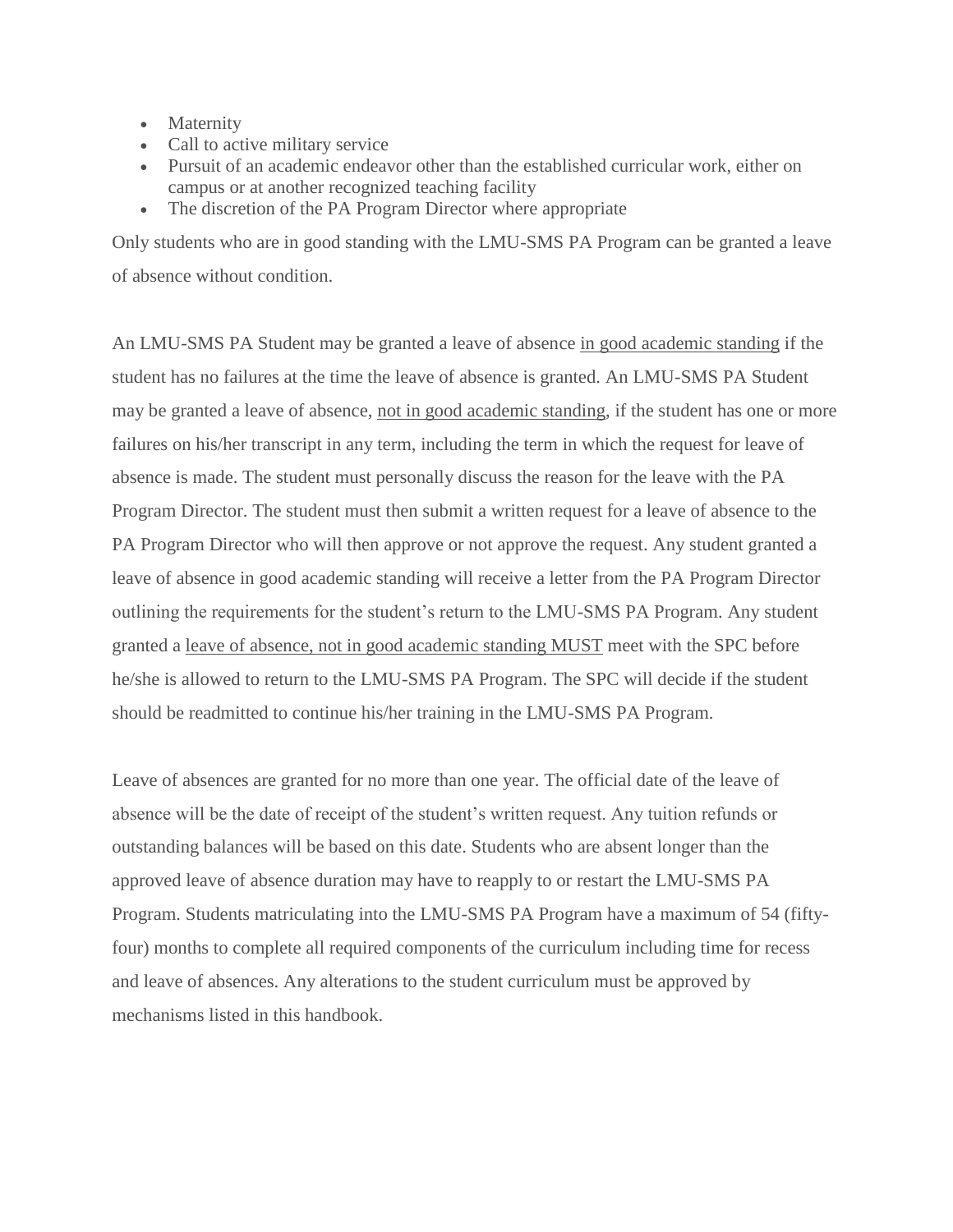Students seeking to return from a leave of absence must complete all requirements related to the leave of absence and provide notification of completion to the PA Program Director in writing. Students must notify the PA Program Director of their intent to return to the LMU-SMS PA Program in writing no less than four months before the anticipated date of return. Students seeking to return from a medical leave of absence must have a licensed physician certify in writing that the student's physical and/or mental health is sufficient to continue their training in a capacity consistent with the technical standards (please see *Section II: LMU-SMS PA Student Policies and Procedures, Technical Standards and Typical Demands and Performance Requirements*) of the LMU-SMS PA Program. This letter must be submitted to the PA Program Director.

Students seeking to return from a financial leave of absence must provide the finance office/financial aid office with sufficient documentation to demonstrate their financial capability to advance their education.

Any student voluntarily withdrawing from the LMU-SMS PA Program must provide the PA Program Director with a letter of resignation. The PA Program Director will create a memorandum stating the change in the student's status and notify the appropriate faculty and staff.

It is imperative that any student who leaves the LMU-SMS PA Program for any reason goes through the check-out procedure before their dismissal, withdrawal, or leave of absence can said to be final. Failure to complete this exit procedure will cause the LMU-SMS PA Program to withhold all records pertaining to the student's attendance. The check-out procedure is as follows:

- Complete an exit interview with financial aid
- Return their student ID badge and parking sticker to security